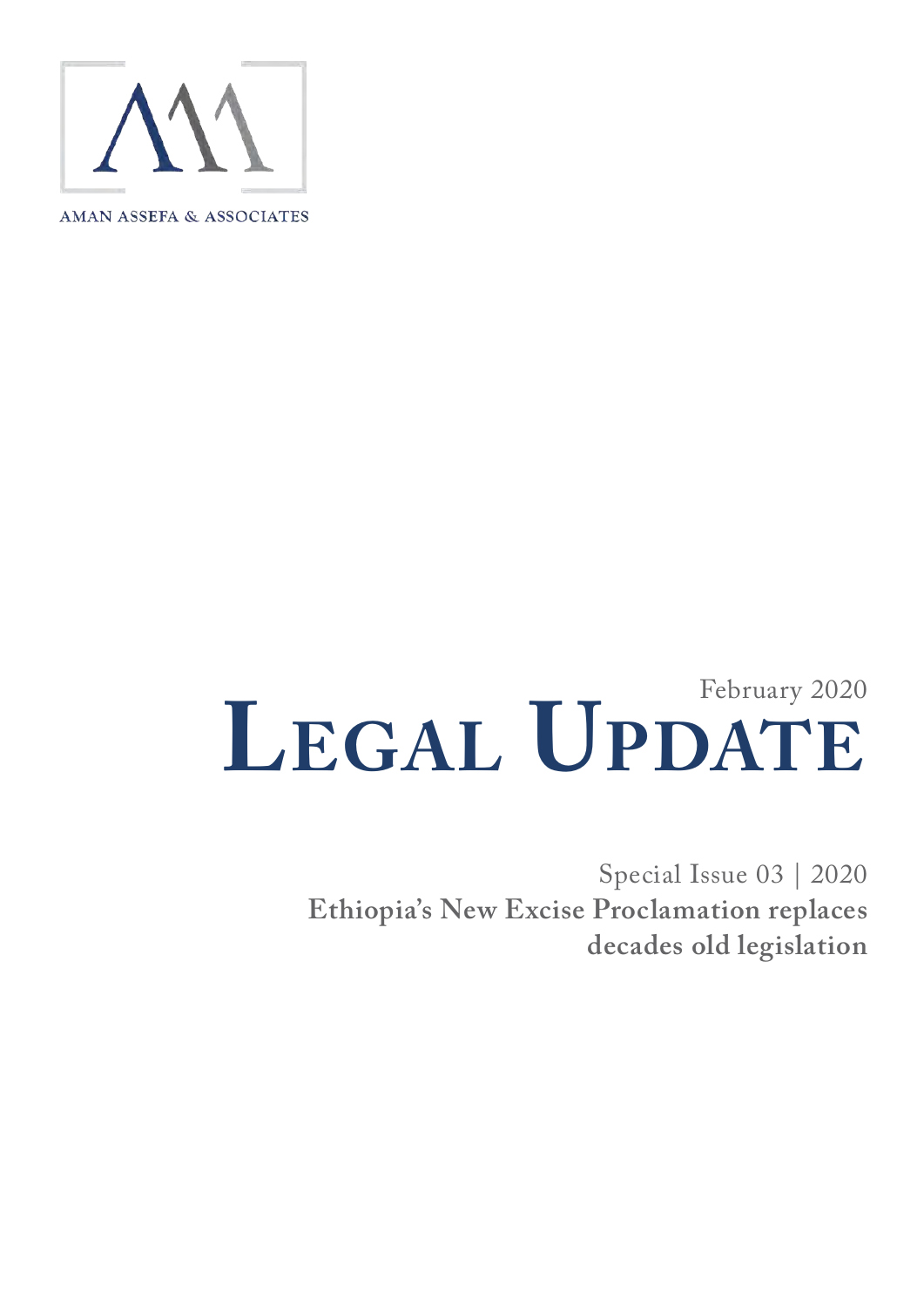*The new excise law has broadened the tax base of excisable goods*

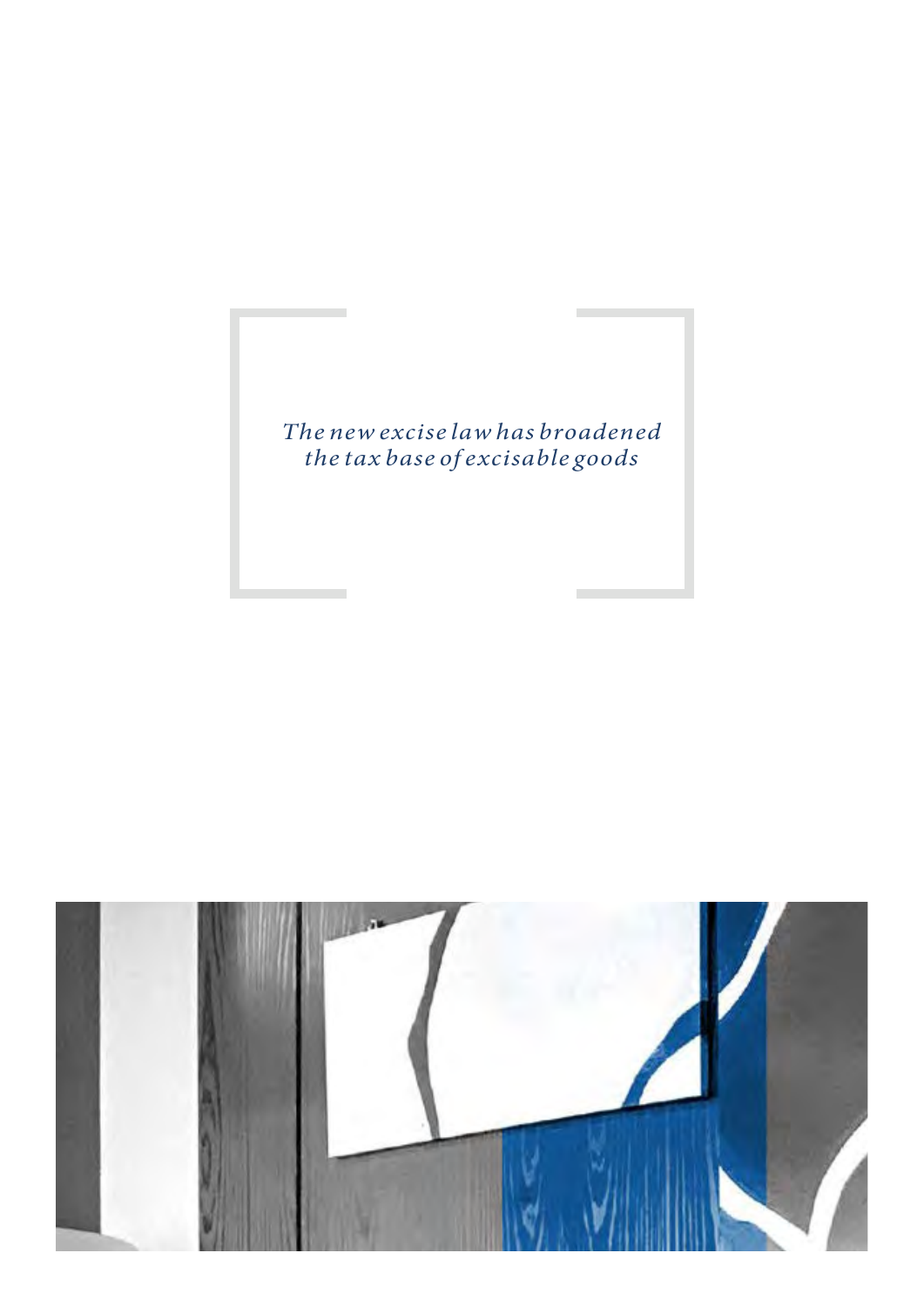

## **Ethiopia's New Excise Proclamation replaces decades old legislation**

The House of Peoples' Representatives ("Parliament") in its 6th Ordinary session held on the 13th of February 2020 promulgated a new excise tax Proclamation No. 1186/2020 ("new excise law"). The new excise law repeals and replaces the decades old excise tax Proclamation No. 307/2002 (as amended) ("repealed law"). The Ministry of Revenues has issued a rather unusual letter (Ref. No. 3.0/191/12) that states the coming into force of the law as of February 14, 2020, without waiting for the publication of the law in the official Negarit Gazette. That said, the new excise law has provided for a grace period of six months for importers which already have processed a Bank permit before the coming into force of the new excise law.

The purpose of the new excise law is primarily to: boost the government's revenue; improve excise tax administration; discourage consumption of products considered hazardous to public health and the environment; discourage the use of luxury products considering foreign currency optimization; and address counterfeit and contraband trading practices.

This legal update discusses major changes introduced by the new excise law. In particular, it briefly discusses a shift in the tax base, excisable products and the administration of excise tax.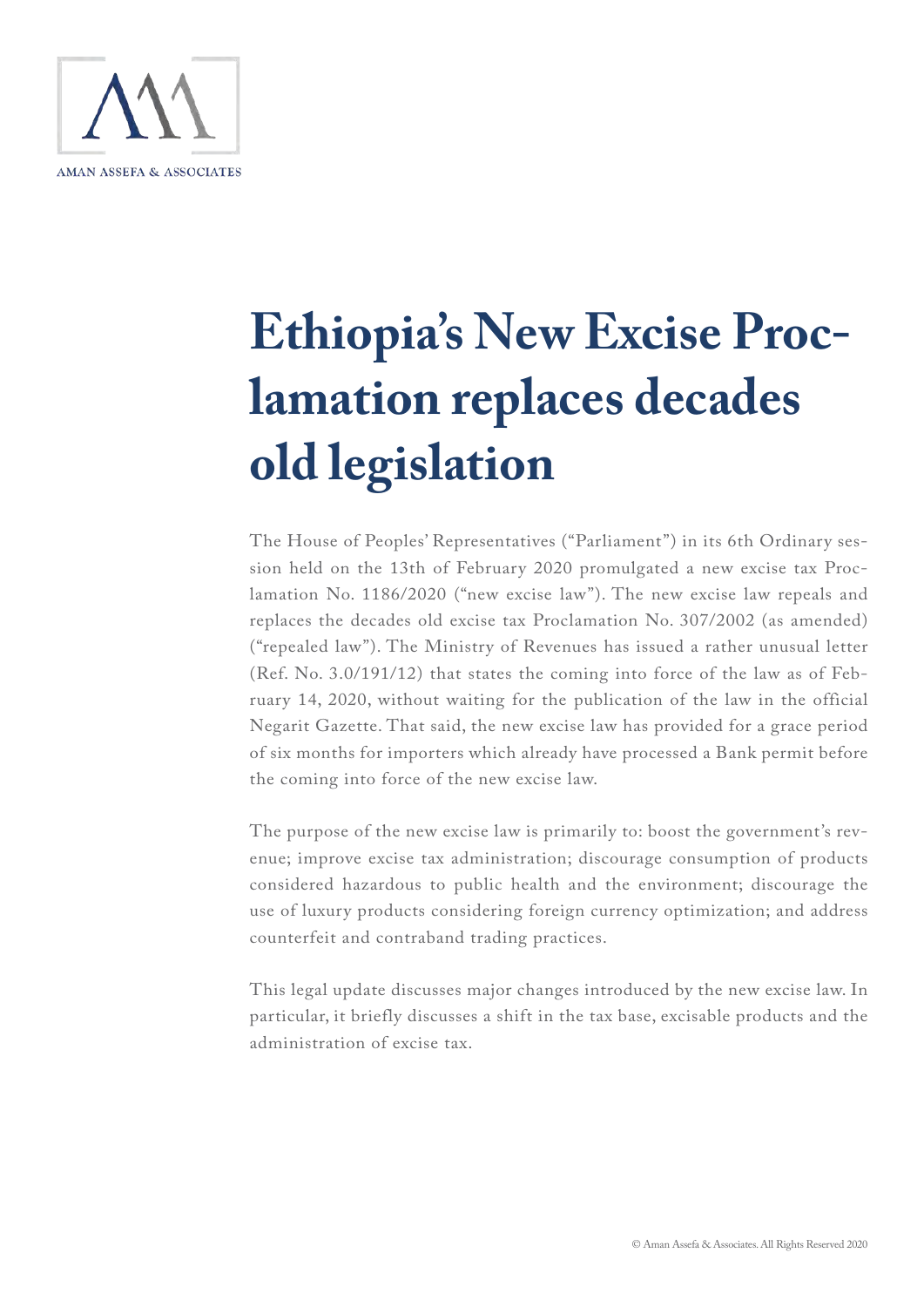

### **Shift in the tax base**

The new excise law makes a major shift in respect of the basis for excise tax assessment from the previous 'cost of production of goods' to 'ex-factory sales price' in respect of locally manufactured goods. This shift was necessitated due to repeated controversies arising from whether certain costs (the likes of corks, labels, cigarette packets, and plastic bottles) considered as marketing/packaging expenses by manufacturers constituted cost of production of the final goods. While the ex-factory sales price is expected to address these controversies, it is not going to be immune from future contentions. Ex-factory sales price is defined as the open market value of the goods at the time of removal from the manufacturer's factory (as determined by the Tax Administration Proclamation). Nonetheless, given the lack of clarity on determining open/fair market value, tax payers need to pay attention to the manner of determining such value of products for excise tax purposes. In particular, tax payers need to be cautious of whether market pricing strategies such as discounts and promotions affect the determination of the fair market value of their products for excise tax assessment.

In respect of imported goods, the base of computation of excise tax was 'cost, insurance and freight' (CIF) under the repealed law. In contrast, the base of computation for imported goods under the new excise law is the sum total of the 'customs value of the goods and the customs duty payable on the goods' (as determined based on the Customs Proclamation).

Despite the relative clarity of excise tax assessment introduced through the shifts in the tax base, it is important to note that the new excise law will increase the tax base for taxpayers.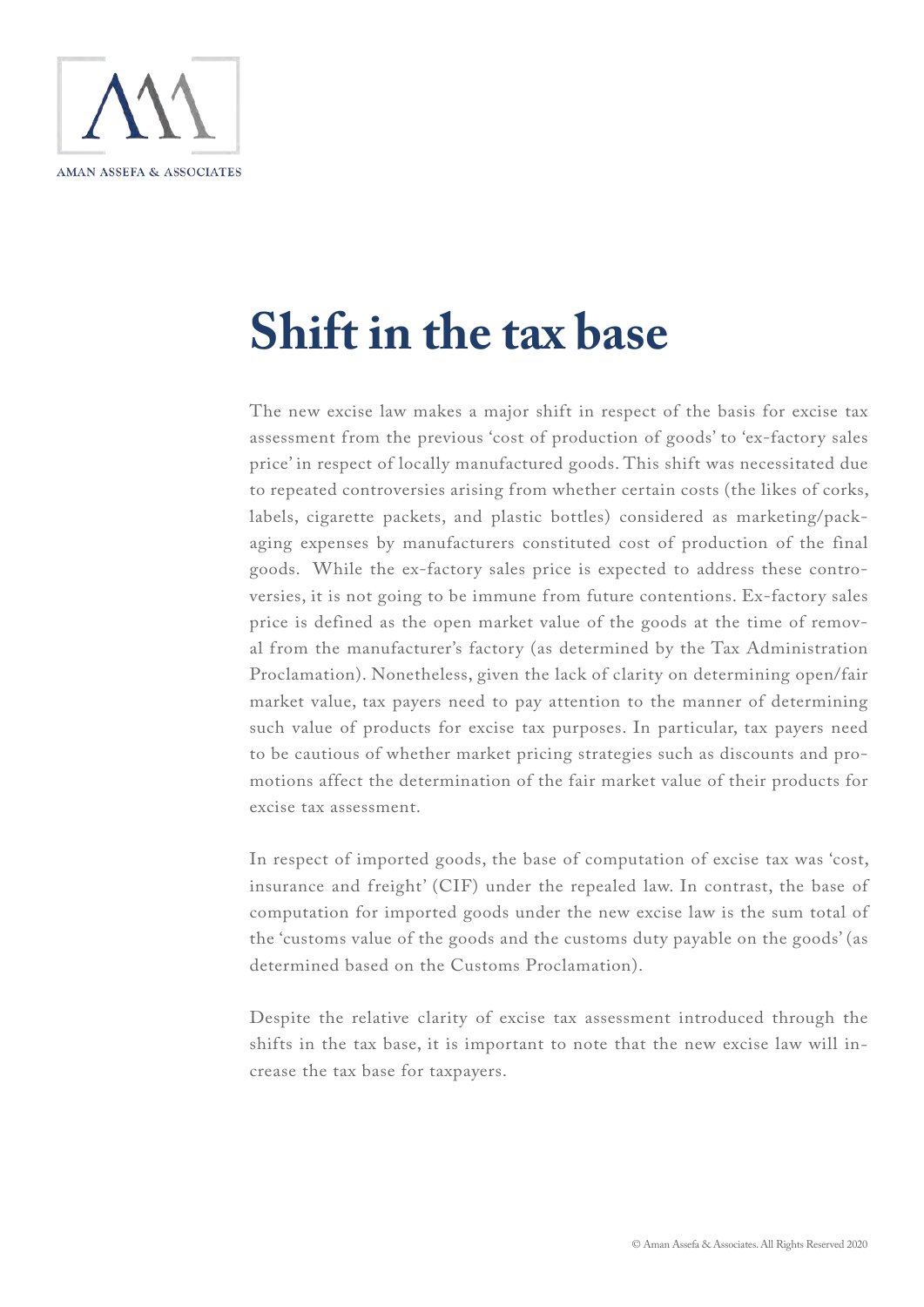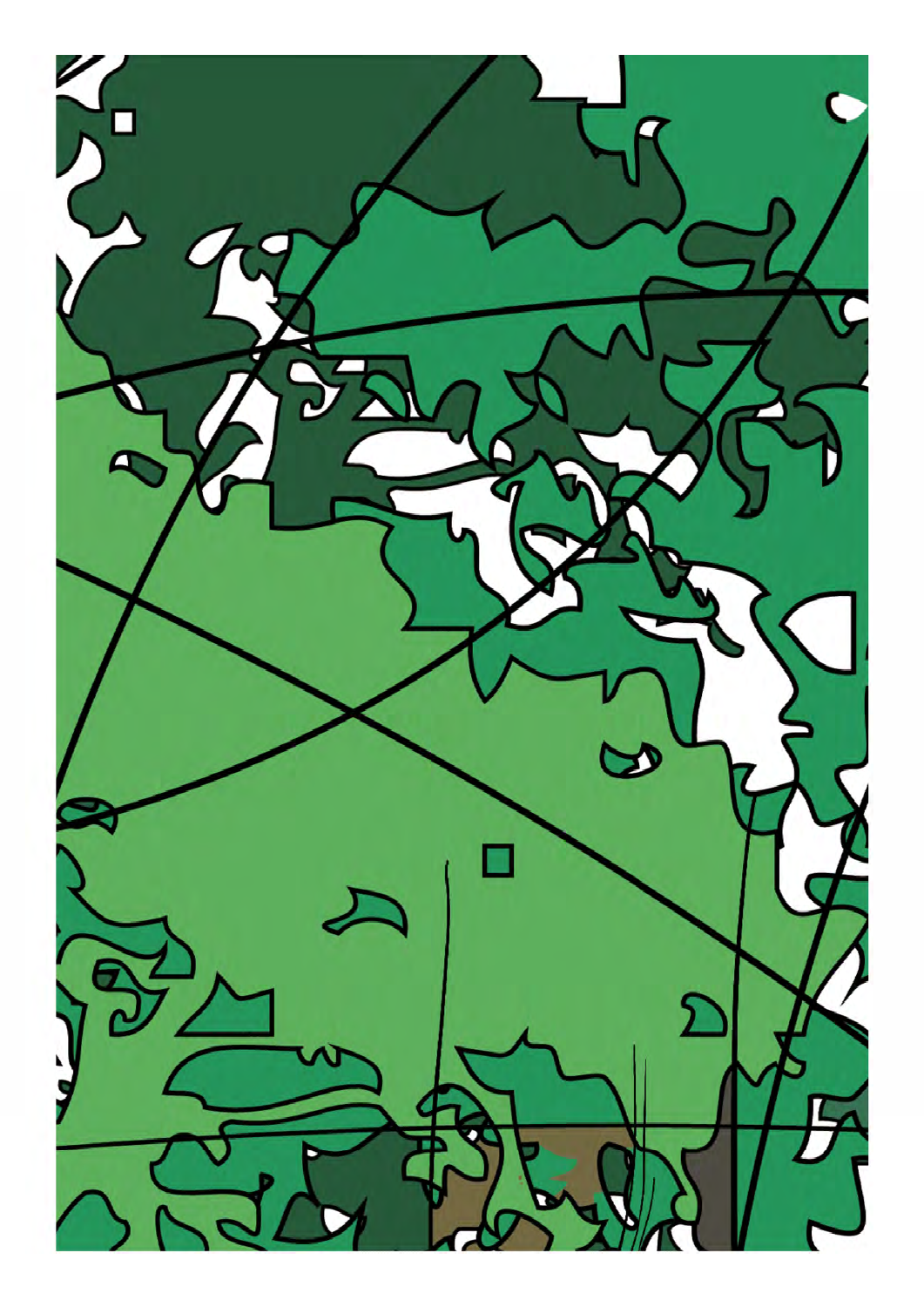

### **Excisable products**

The new excise law has a long list of excisable goods categorized in nineteen (19) major sections and an extensive list of sub-sections. In an attempt to offset what would have been a significant increase in excise tax due to the shift on the excise tax base (discussed above), the new excise law has made some reductions on the tax rates of certain excisable products.

Under the new excise law, some excisable products which previously were subject to excise tax including dolls, laundry machines and watches are now excluded from the list of excisable products. On the other hand, a list of new excisable products (such as used tractors, plastics, fireworks, chocolate, artificial hair and pearl) are included under the new law. While telecommunication services made the initial list of excisable services attracting 5% rate, the final bill approved by the Parliament has removed telecommunication services from the list.

Further, the new excise law has made rate adjustments on many products. Some of the products where rate reduction has been made include locally assembled and manufactured vehicles or new cars (with an engine capacity of not more than 1300 cc), bottled water, sugar confectionary products, textile products and audiovisual products. On the contrary, a significant tax rate increment on few products (particularly used cars) have been made, igniting controversy on the appropriateness of such adjustment.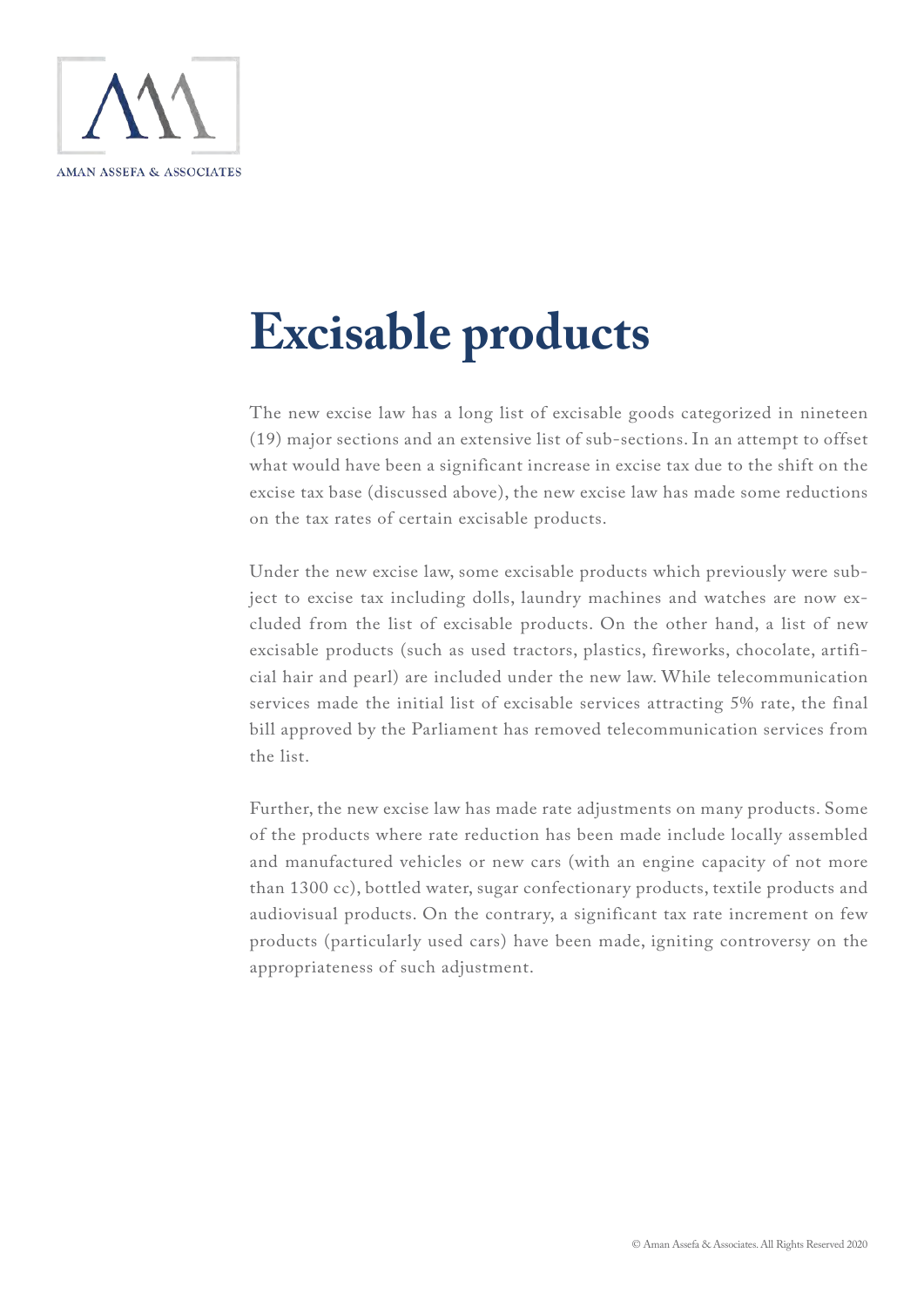

On a separate note, the Ministry of Finance is given the power to adjust (to increase or decrease) the excise tax rates of excisable products by an amount not exceeding ten per cent (10 %), suggesting that the excise tax rates for excisable goods will likely change from year to year. Apparently, this provision would be problematic in terms of ensuring certainty of the excise tax rates for excisable goods.

Finally, with respect to the type of tax assessment, under the repealed law, an ad valorem assessment (the tax expressed as a percentage of the cost or the value assessed) was generally applied except for chat. Excise tax for chat was assessed on a specific tax rate basis, a type of assessment based on volume, weight or any other unit of measurement. On the other hand, while the new excise law maintains ad valorem type of assessment for most products, it has introduced a hybrid type of assessment (ad valorem and/or specific) for few products, including beer, plastic bottles, and cigarettes.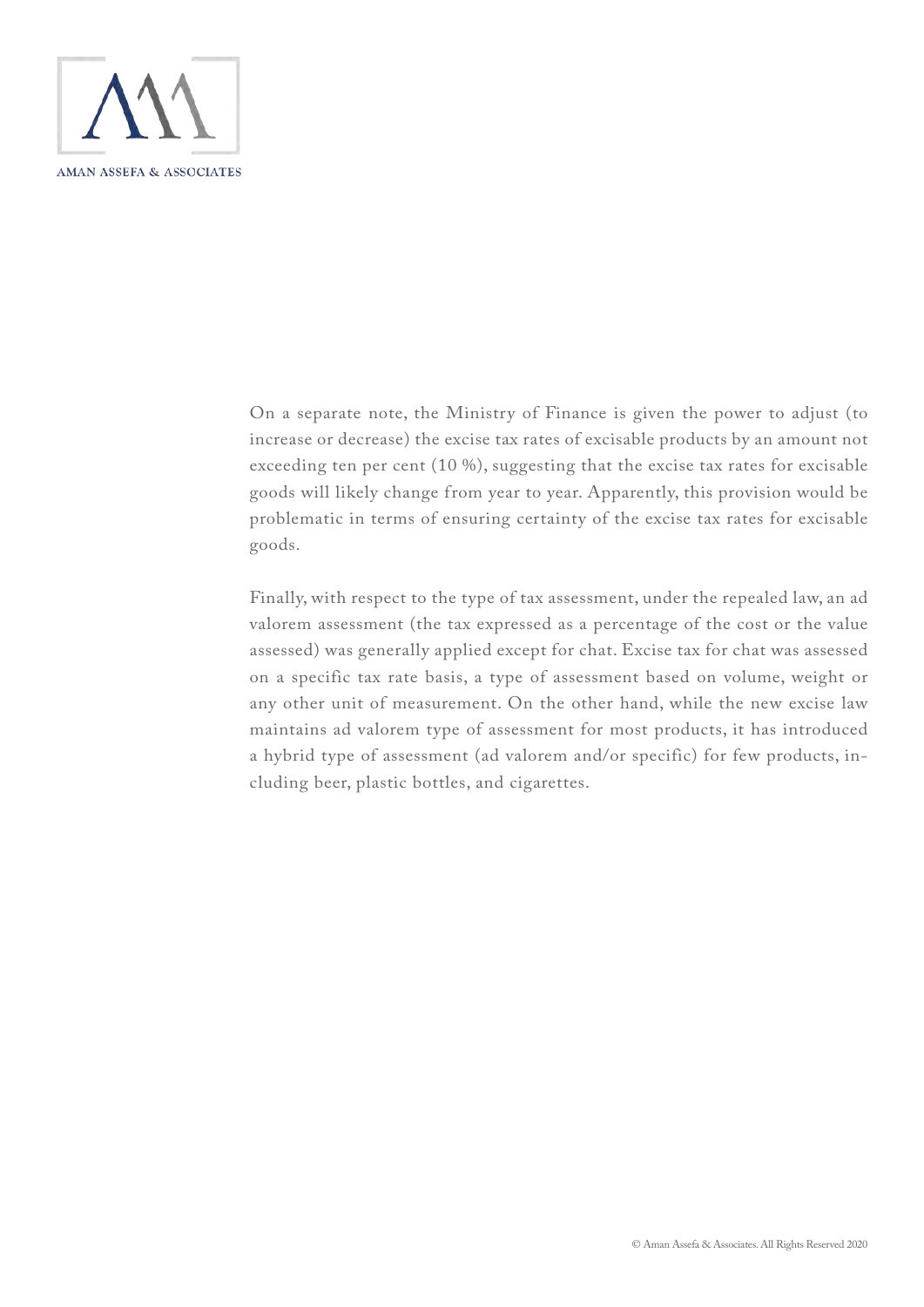

### **Excise Tax Administration**

The new excise law contains provisions specific to excise tax administration including, but not limited to the issuance, suspension, and cancellation of licenses, control, refunds, and penalties for breach of the law. In alleviating some of the inefficiencies and shortcomings, the excise tax administration has been modified in respect to some of the subject matters below.

#### **Permit requirement and notification**

The new excise law, unlike its predecessor, requires anyone intending to man-ufacture excisable goods in Ethiopia or anyone importing excisable goods to apply for a license. The Authority (the Ministry of Revenue or Tax Authorities of regional governments) has been granted powers to issue, deny or cancel li-censes based on the criteria defined under the law.

Under the new law, excise license holders are obliged to provide information on all changes to their manufacturing plants/machineries, constitutions and own-erships of the entity, and change of address to their businesses, among others.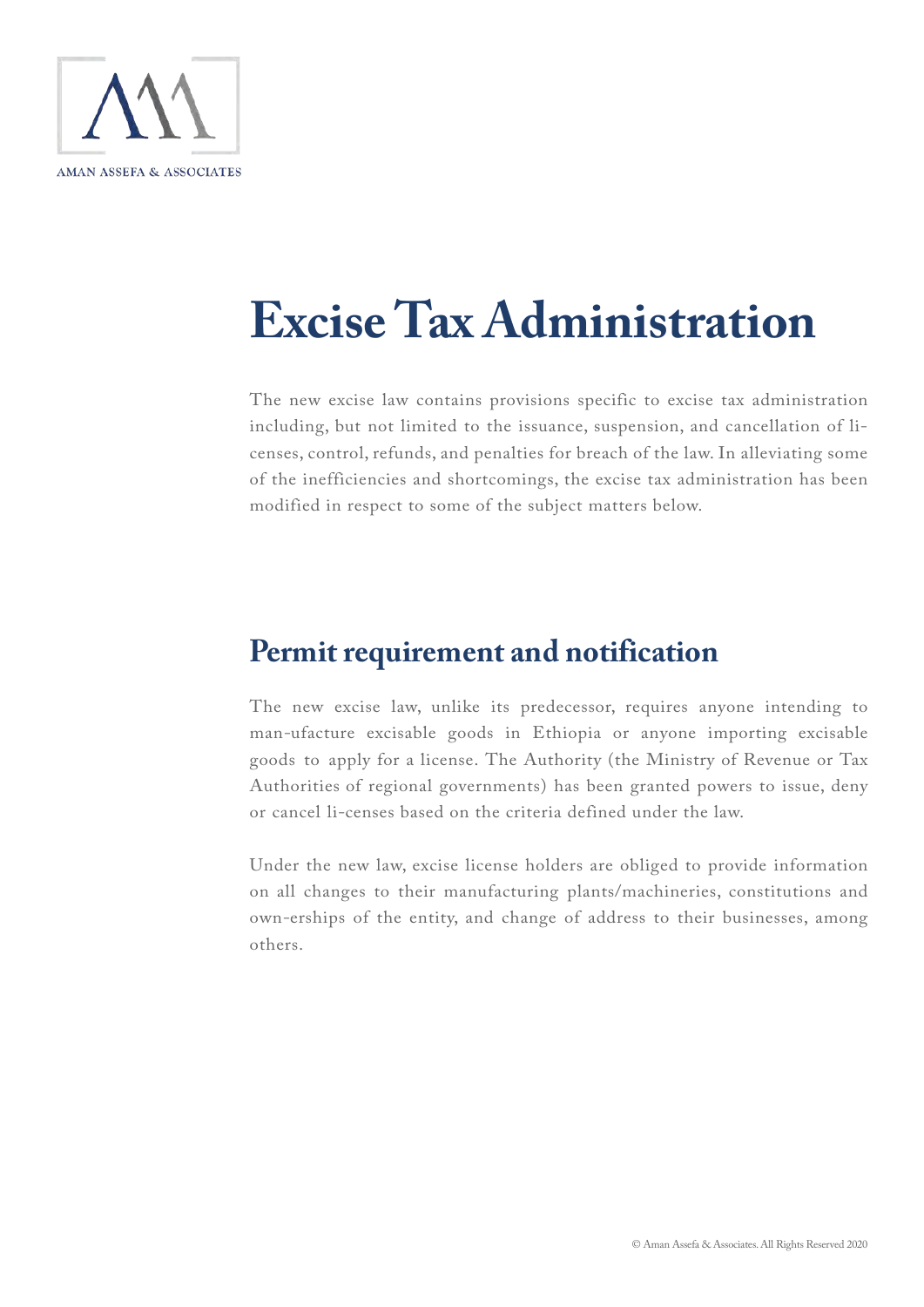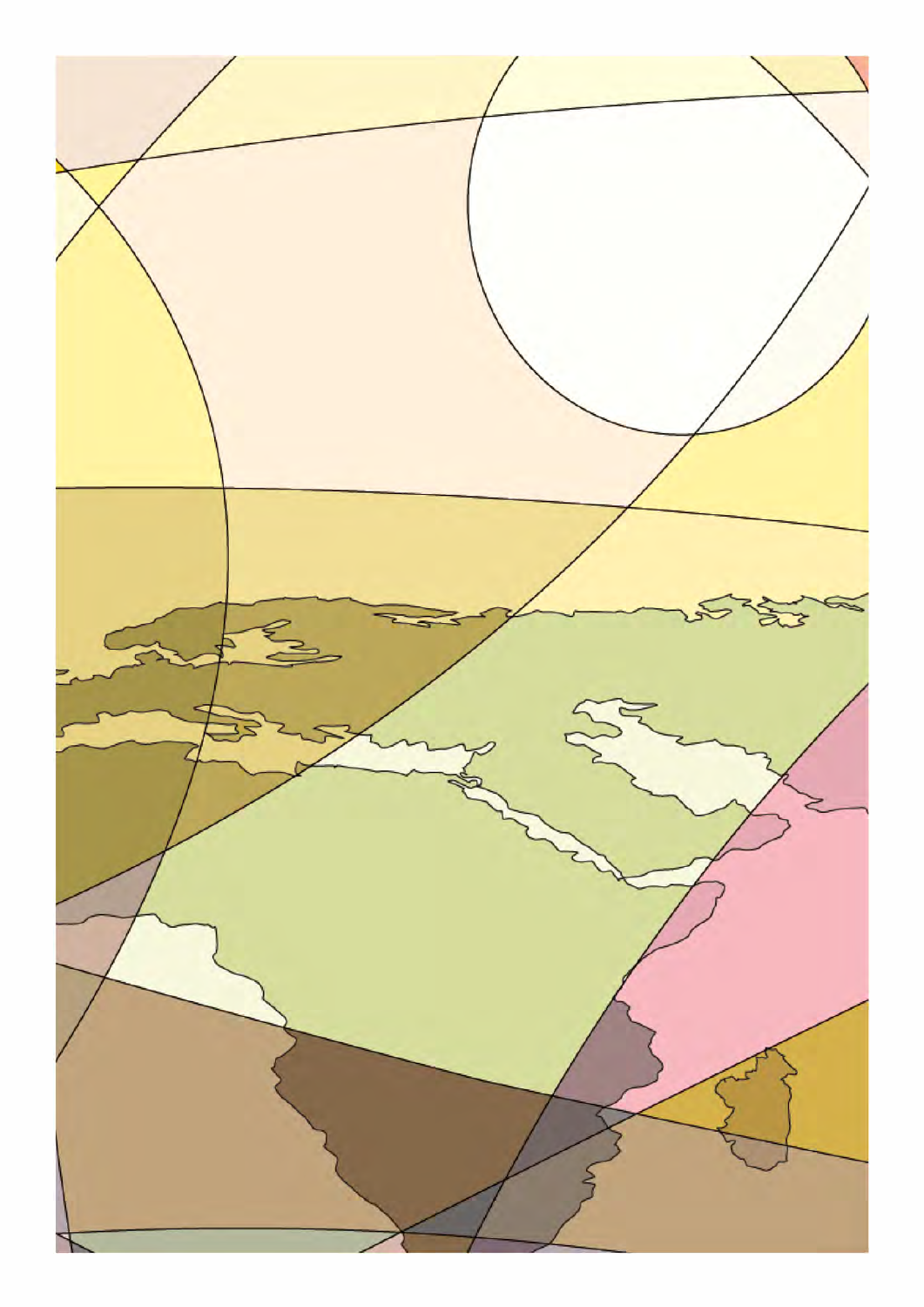

### **Control related provisions**

Excisable goods stored in the factory of a licensed manufacturer are deemed to be under excise control of the Authority until being removed from factory or exported from Ethiopia or even destroyed pursuant to the excise law provisions. The new law has imposed obligations on manufacturers for the purpose of assisting the Authority's control effort. With a view to ensuring proper accounting of excisable goods under excise control, manufacturers have the duty to keep metering/measuring equipment in order to take an account of or gauge the excisable goods and materials. The new excise law also imposes other obligations on manufacturers, including duty to record and document, for the purpose of proper accounting of excisable goods.

Further, the new excise law provides that the Ministry of Finance may issue a directive requiring the affixing of excise stamps on some products. Nonetheless, the scope and details of excise stamps will be known when the directive is issued. The excise stamp regime is expected to optimize the revenue collection, assist in tracking excisable products and reduce the prevalence of counterfeit goods in Ethiopia.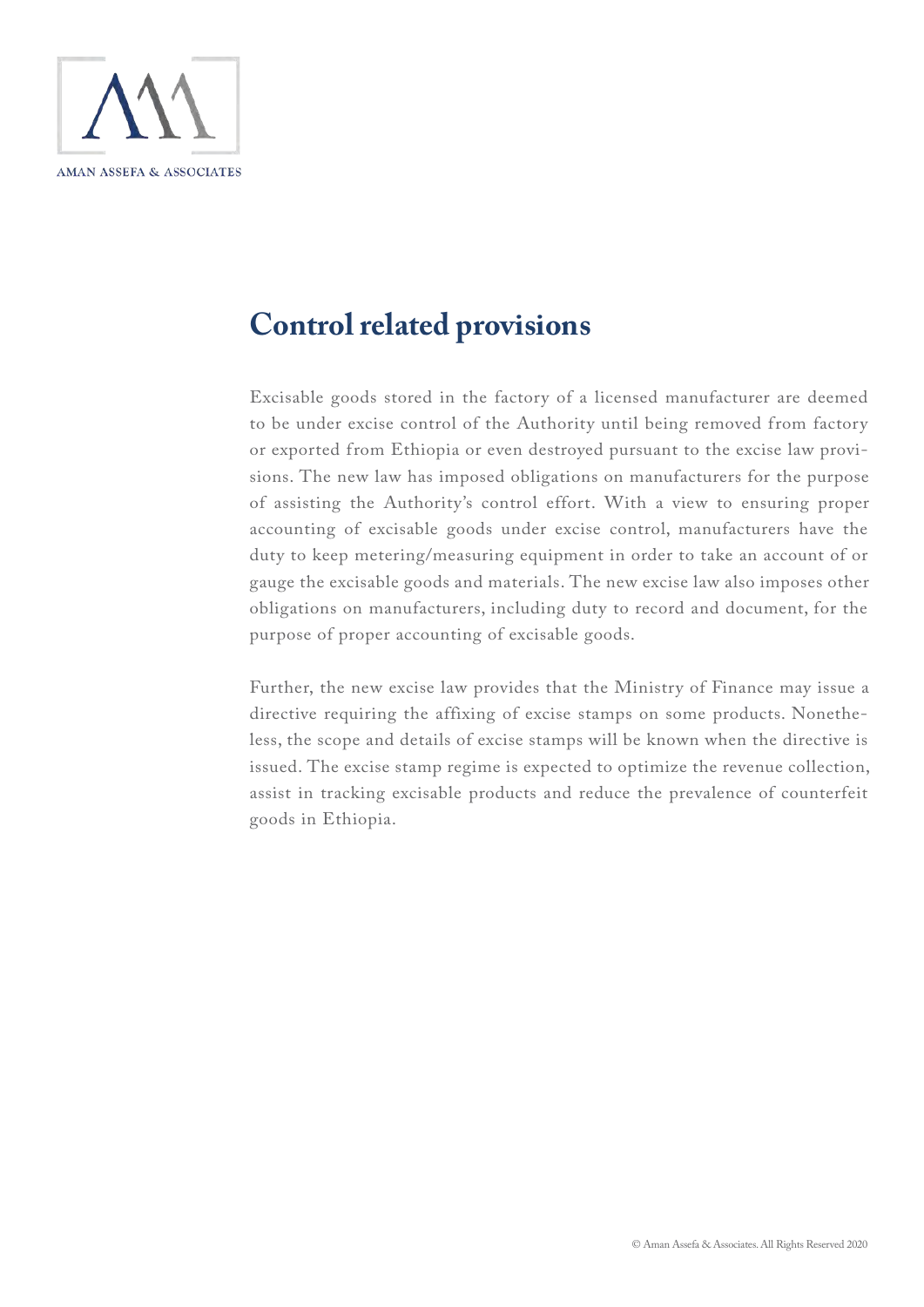

#### **Goods not liable to excise tax and refunds**

The new excise law specifies goods not subject to excise tax (exempt) including but not limited to: goods exported under customs control or stored in approved warehouses; goods destroyed before their removal from the factory with the pre-approval of the Ministry of Finance; and goods supplied to entities that are exempted from excise by law or instances where such goods are lost or destroyed by accident or other unavoidable causes. With respect to goods to be destroyed with the preapproval of the Ministry, one contentious issue we expect to trouble manufacturers of excisable products is the speed in which the Ministry responds to the request for the pre-approval.

Further, the new excise law provides that the Authority may refund the excise tax paid to tax payers provided that: the goods have been damaged or stolen during the voyage or transportation to Ethiopia; the goods have been damaged or destroyed while subject to excise control; the buyer has returned the goods to the seller in accordance with the contract of sale; or the excisable goods have been used by a registered manufacturer to manufacture excise tax exempted goods.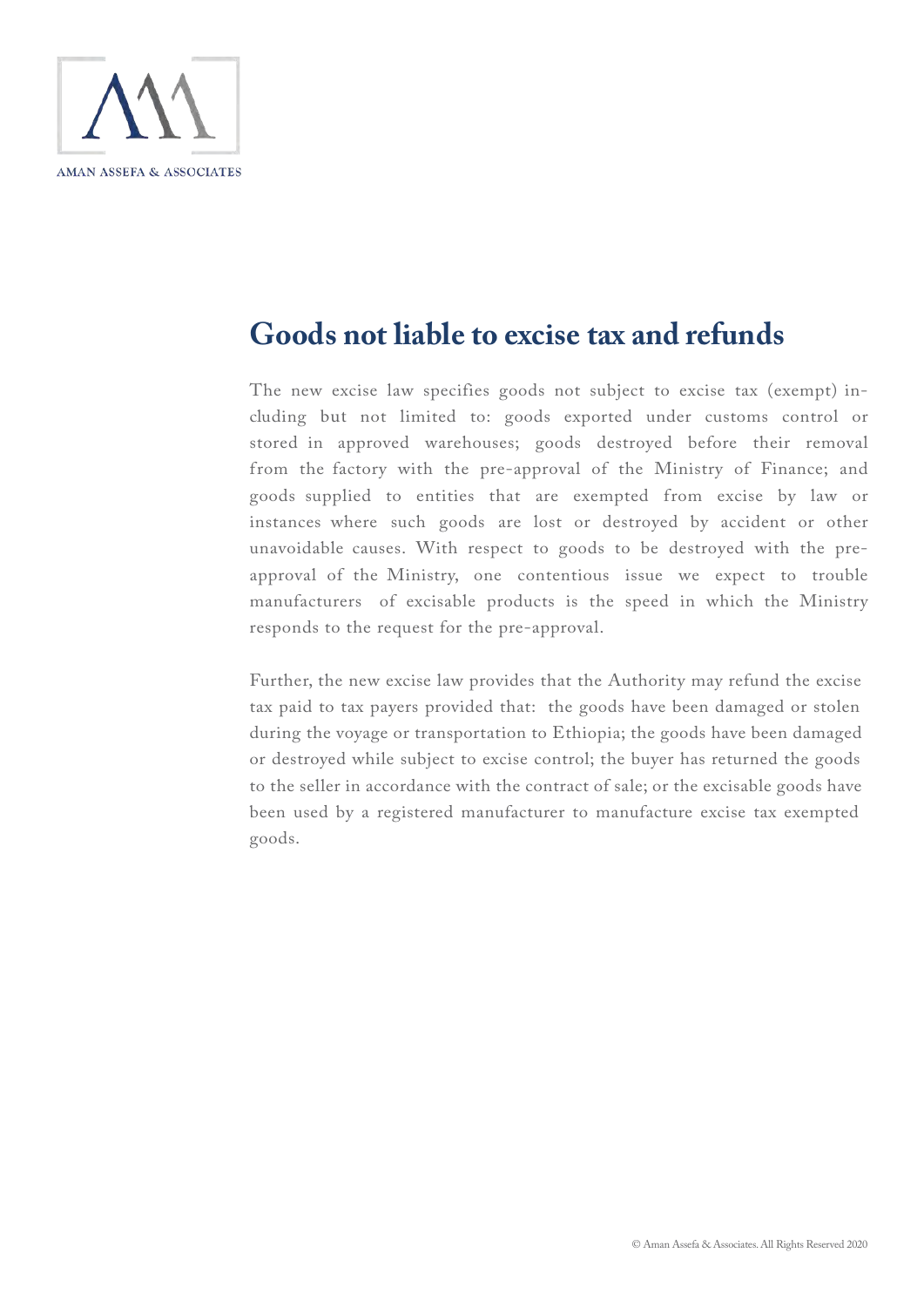

#### **Offences and administrative penalties**

A breach of the new excise tax law by a licensee has consequences having administrative and criminal implications. A breach of some of the provisions of the new proclamation could result in double the excise tax that would have been payable while some of the rather serious offenses could result in a rigorous imprisonment of up to 7 years and a fine of 200,000 Ethiopian Birr.

Finally, it is noteworthy that the Tax Administration Proclamation No. 983/2016 is to apply on matters and offenses not specifically covered under the new excise law.

Disclaimer

The information contained in this legal update is only for general information purposes. Nothing herein shall be considered as a legal advice or a substitute thereto.